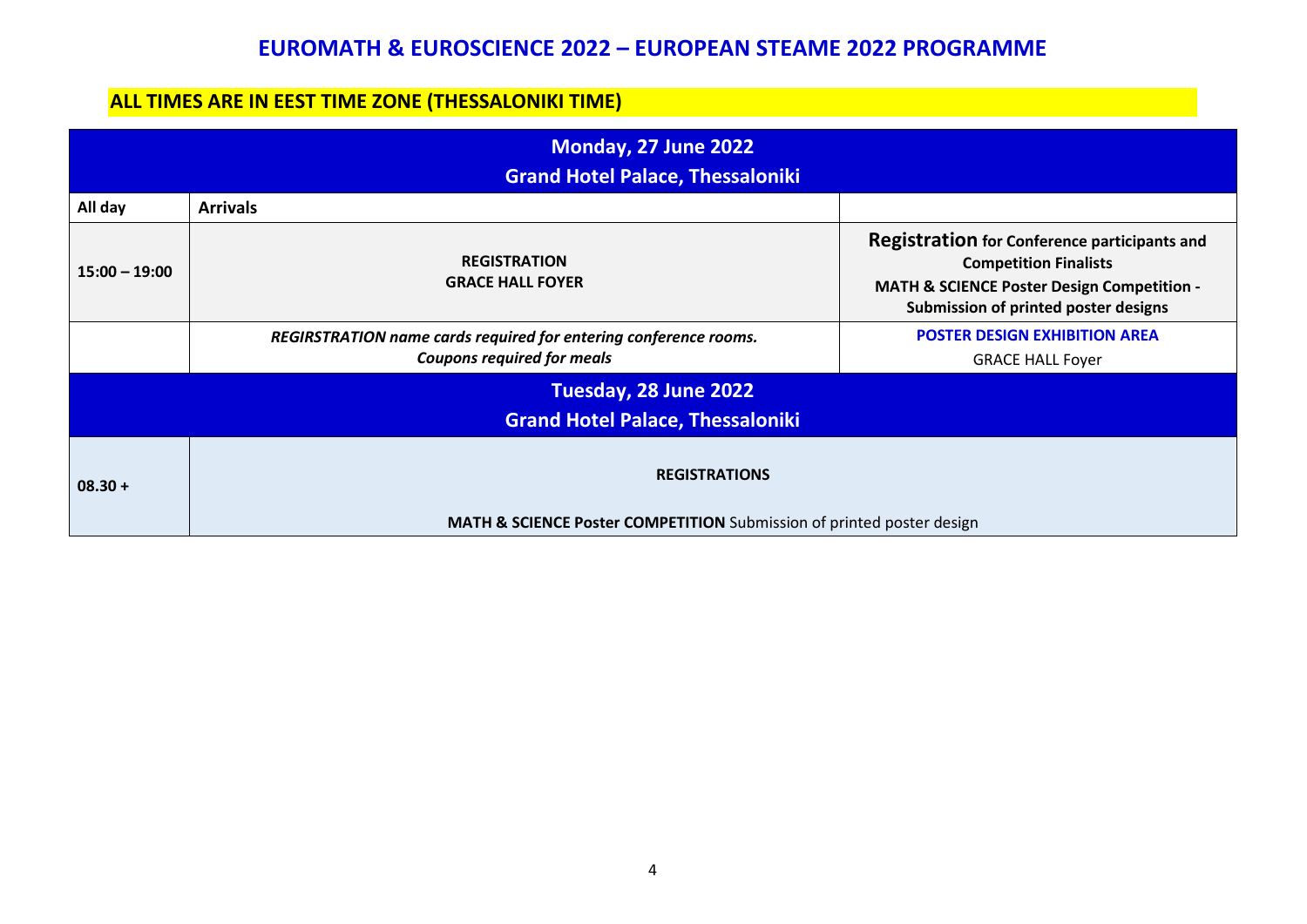|                     | Tuesday, 28 June 2022<br><b>Grand Hotel Palace, Thessaloniki</b>                                                                                                                             |                                                                                                                                                                                              |                                                                                                                                                                                                                                                |  |
|---------------------|----------------------------------------------------------------------------------------------------------------------------------------------------------------------------------------------|----------------------------------------------------------------------------------------------------------------------------------------------------------------------------------------------|------------------------------------------------------------------------------------------------------------------------------------------------------------------------------------------------------------------------------------------------|--|
| Place               | <b>GRACE HALL A (Level 0)</b>                                                                                                                                                                | <b>GRACE HALL B&amp;C (Level 0)</b>                                                                                                                                                          | <b>CELESTE (Level +1)</b><br><b>STEAME CONFERENCE</b>                                                                                                                                                                                          |  |
| <b>Coordinators</b> | Elpi Margariti                                                                                                                                                                               | <b>Thomas Economou</b>                                                                                                                                                                       | Eleni Papageorgiou/Giorgos Tsalakou                                                                                                                                                                                                            |  |
| $09:20 - 09:40$     | WSF1<br><b>WHAT ARE TV-SHOW MATH TASKS?</b><br>Hiie Asser, Igor Bitov, Maksim Ivanov,<br>Natalia Ivanova, Julia Klochkova<br>Tartu Annelinna Gymnasium, Estonia                              | MPF <sub>2</sub><br>SELTEN TO THE RESCUE: KIDNAPPING 101<br><b>Stephanos Artemis,</b><br>The Senior School, Nicosia, Cyprus                                                                  |                                                                                                                                                                                                                                                |  |
| $09:40 - 10:00$     | WSF1<br><b>WHAT ARE TV-SHOW MATH TASKS?</b>                                                                                                                                                  | MPF3<br><b>BREAKING THE LIMITS</b><br><b>Alexander Anton Faskevich</b><br>The Senior School, Nicosia, Cyprus                                                                                 | <b>WT04</b><br>Scientific methods -useful tools for fostering<br>creativity<br>Valentina Gogovska<br>UKIM, Faculty of Natural Sciences and<br>Mathematics, Skopje, North Macedonia                                                             |  |
| $10:00 - 10:20$     | <b>WS11-WSF4</b><br>E $\Pi$ I - STEAME<br>Sotos Voskarides, Affiliate Professor,<br><b>Cyprus University of Technology</b><br>Electrical & Comp Engineering &<br><b>Informatics</b>          | <b>SPO11 (ONLINE)</b><br>LIVESTOCK ODOR PROBLEM IN JEJU ISLAND<br>Dowoon Lee (Bill)<br>St. Johnsbury Academy, Jeju-do,<br>Republic of Korea                                                  | <b>WS03</b><br>ETRe: A Competence Framework that will enable<br>teachers to rapidly transition from physical to a<br>digital learning environment<br>Thomas Economou, Project Manager at School of<br>the Future International Academy (SoFIA) |  |
| $10:20 - 10:40$     | <b>WS11-WSF4</b><br>E N I - STEAME                                                                                                                                                           | <b>SPO12 (ONLINE)</b><br><b>BENEFICIAL INSECTS</b><br><b>Hayoon Cho</b><br>NLCS Jeju, Daejeongeup Seogwiposi, Jeju-do,<br>South Korea                                                        | <b>WS03</b><br><b>ETRe: A Competence Framework that will enable</b><br>teachers to rapidly transition from physical to a<br>digital learning environment                                                                                       |  |
| $10:40 - 11:00$     | MPF4<br><b>IS THIS YOUR LUCKY DAY?</b><br>Bougias Alexandros, Niozas Aggelos,<br>Palaiodimos-Charalampidis Alexandros,<br><b>Papadias Vasilis</b><br>Pierce - The American College of Greece | <b>SPO13 (ONLINE)</b><br><b>HOW CAN WE SOLVE A CRIME USING FORENSIC</b><br><b>SCIENCE?</b><br>Elvin Li, Ashley Jung, Joy Hwang<br>NLCS Jeju, Daejeongeup Seogwiposi, Jeju-do,<br>South Korea | <b>ST03</b><br>Scientix: Get involved and be inspired!<br>loannis Lefkos, Scientix Ambassador / University of<br>Macedonia                                                                                                                     |  |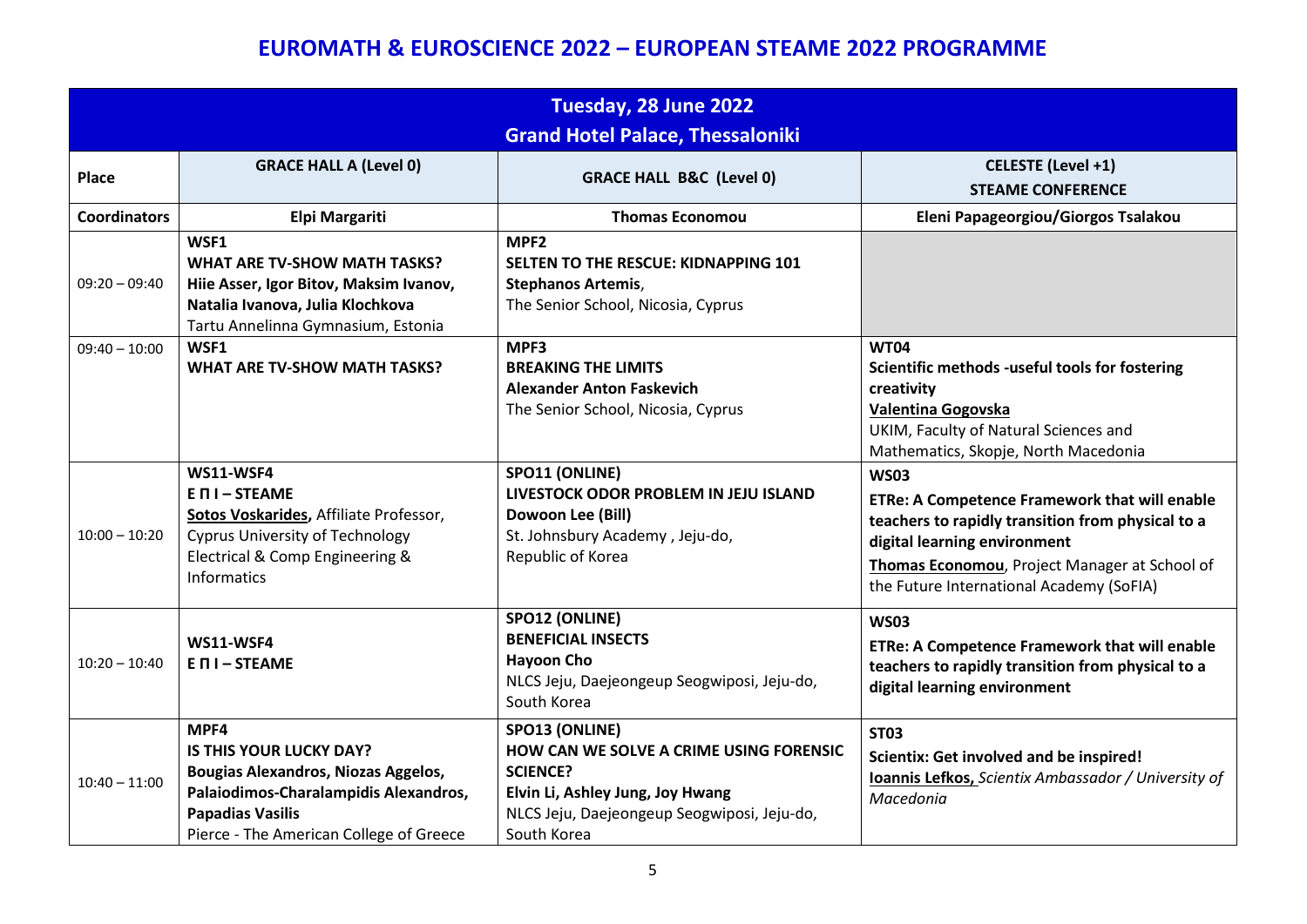| Tuesday, 28 June 2022<br><b>Grand Hotel Palace, Thessaloniki</b> |                                                                                                                         |                                                                                |  |
|------------------------------------------------------------------|-------------------------------------------------------------------------------------------------------------------------|--------------------------------------------------------------------------------|--|
| $11:00 - 11:30$                                                  | <b>JUICE BREAK (GRACE HALL FOYER)</b>                                                                                   |                                                                                |  |
|                                                                  |                                                                                                                         | <b>STEAMER</b>                                                                 |  |
|                                                                  |                                                                                                                         | <b>EUROMATH &amp; EUROSCIENCE 2022</b>                                         |  |
|                                                                  |                                                                                                                         | and                                                                            |  |
|                                                                  |                                                                                                                         | <b>EUROPEAN STEAME CONFERENCE 2022</b>                                         |  |
| <b>Opening Ceremony</b>                                          |                                                                                                                         |                                                                                |  |
|                                                                  | 11:30 - 13:00, Tuesday, 28 June 2022<br>Room GRACE HALL B&C (Level 0), Grand Hotel Palace, Thessaloniki, Greece<br>**** |                                                                                |  |
|                                                                  |                                                                                                                         |                                                                                |  |
|                                                                  | <b>Welcoming address by the chair of the Organizing Committee</b>                                                       |                                                                                |  |
|                                                                  | Prof. Gregory A. Makrides,<br>Chair of the Organizing Committee of the Conferences                                      |                                                                                |  |
| $11:30 -$<br>13:00                                               | President of Cyprus Math Society, President of the THALES Foundation                                                    |                                                                                |  |
|                                                                  | Vice-Chair of Education Committee, European Mathematical Society                                                        |                                                                                |  |
|                                                                  |                                                                                                                         |                                                                                |  |
|                                                                  | Greetings(online)                                                                                                       |                                                                                |  |
|                                                                  |                                                                                                                         | Prof. Volker Mehrmann, President of the European Mathematical Society          |  |
|                                                                  |                                                                                                                         | <b>Invited Keynote Presentation (online)</b>                                   |  |
|                                                                  |                                                                                                                         | PLACE BASED LEARNING IS THE FUTURE OF SCHOOLING                                |  |
|                                                                  |                                                                                                                         | Design Principles for a Changing World                                         |  |
|                                                                  |                                                                                                                         | By<br>Prakash Nair, AIA<br><b>Roni Zimmer Doctori</b>                          |  |
|                                                                  |                                                                                                                         | President & CEO<br><b>Principal Architect</b>                                  |  |
|                                                                  |                                                                                                                         | <b>Education Design International</b><br><b>Education Design International</b> |  |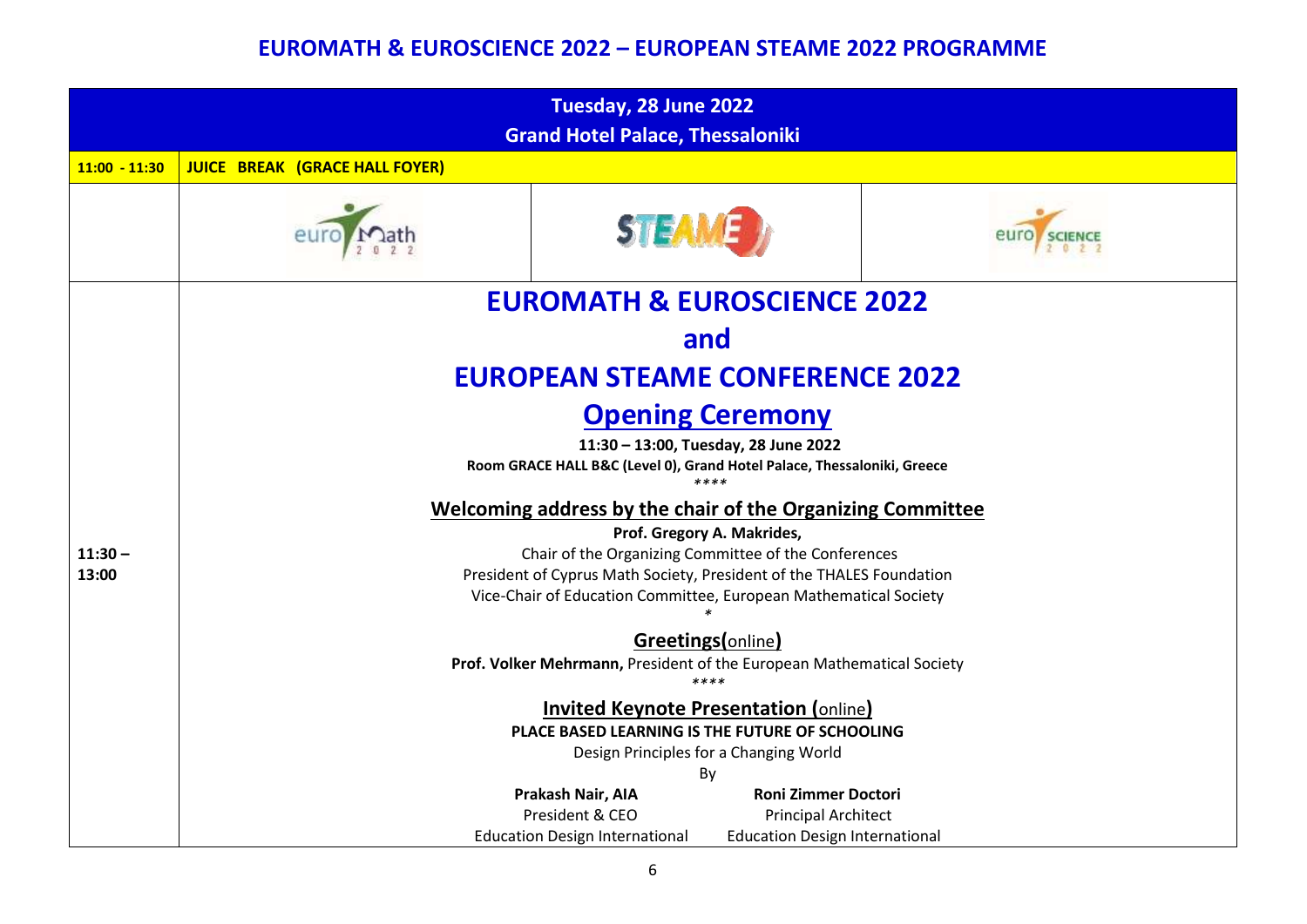| Tuesday, 28 June 2022<br><b>Grand Hotel Palace, Thessaloniki</b> |                                                                                                                                                                                     |                                                                                                                                                                                                                 |                                                                                                                                                                                                                                                                         |  |
|------------------------------------------------------------------|-------------------------------------------------------------------------------------------------------------------------------------------------------------------------------------|-----------------------------------------------------------------------------------------------------------------------------------------------------------------------------------------------------------------|-------------------------------------------------------------------------------------------------------------------------------------------------------------------------------------------------------------------------------------------------------------------------|--|
| $13:00 - 14:30$                                                  |                                                                                                                                                                                     | Lunch Break, Place: GRAND BALL ROOM (Level -2)<br>Coupons offered by TopKinisis Travel to those who booked accommodation through them.<br>Additional coupons for sale available at the registration desk        |                                                                                                                                                                                                                                                                         |  |
| Place                                                            | <b>GRACE HALL A (Level 0)</b>                                                                                                                                                       | <b>GRACE HALL B&amp;C (Level 0)</b>                                                                                                                                                                             | <b>CELESTE (Level +1)</b><br><b>STEAME CONFERENCE</b>                                                                                                                                                                                                                   |  |
| <b>Coordinators</b>                                              | Giorgos Tsalakou/Eleni Papageorgiou                                                                                                                                                 | <b>Thomas Economou/Andreas Skotinos</b>                                                                                                                                                                         | Elpi Margariti/Yannis Kotsanis                                                                                                                                                                                                                                          |  |
| $14:40 - 15:00$                                                  | <b>SPF20</b><br><b>CONCENTRATED SOLAR ENERGY</b><br><b>Christos Tapakoudis, Charis Tapakoudis</b><br>Dianellou & Theodotou Gymnasium,<br>Nicosia, Cyprus                            | <b>MPO22 (ONLINE)</b><br><b>APPLICATION OF BOOLEAN ALGEBRA IN</b><br><b>CODING AND CRYPTOGRAPHY AND DESIGN OF</b><br><b>ELECTRICAL SENSORS</b><br>Sana Mohamadi, Zanjan SAMA Girls' Junior<br>High School, Iran | <b>ST05</b><br>The STEAME School of the Future (www.steame.eu)<br>Gregory Makrides, Professor of STEAME Education<br>at PUC and President of the Cyprus Mathematical<br>Society                                                                                         |  |
| $15:00 - 15:20$                                                  | WSF3<br>A MISSION TO MARS!<br>Eleni Papageorgiou, Ph.D., Teacher<br>Trainer in Mathematics,<br>Giorgos Tsalakou, Ph.D., Teacher Trainer<br>in Science, Cyprus Pedagogical Institute | <b>MPF11</b><br>MATHS, A SUBJECT USED IN EVERY SPORT<br>Ioannis Ioannou, Louis Aristotelous<br>The English School Nicosia, Cyprus                                                                               | <b>ST05</b><br>The STEAME School of the Future                                                                                                                                                                                                                          |  |
| $15:20 - 15:40$                                                  | WSF3<br>A MISSION TO MARS!                                                                                                                                                          | <b>MPF12</b><br><b>MATHS IN MARKETING</b><br>Kyriacos Avraam, Filaretos Ierotheou<br>The English School Nicosia, Cyprus                                                                                         | <b>ST08</b><br><b>STEAME-Students: European Networking of</b><br><b>STEAME School Students for Exchange and Co-</b><br>creation<br>Gregory Makrides, President - THALES Foundation,<br>Prof. of STEAME Education, PUC                                                   |  |
| $15:40 - 16:00$                                                  | WSF3<br><b>A MISSION TO MARS!</b>                                                                                                                                                   | MPO23(ONLINE)<br><b>APPLICATION OF THE PIGEONHOLE PRINCIPLE</b><br>IN SOLVING INTELLIGENCE PROBLEMS<br>Seyedeh Elisa Hashemi<br>Zanjan Shahed-Narghes Elementary School, Iran                                   | <b>ST07</b><br><b>ONLIFE &amp; FACILITATE-AI</b><br>Empowering & Facilitating Competences'<br>Development for ON-LIFE Teaching and Facilitate the<br>AI learning by school students<br>G. Makrides, CyMS, Cyprus, & E. Margariti,<br>Y. Kotsanis, Doukas School, Greece |  |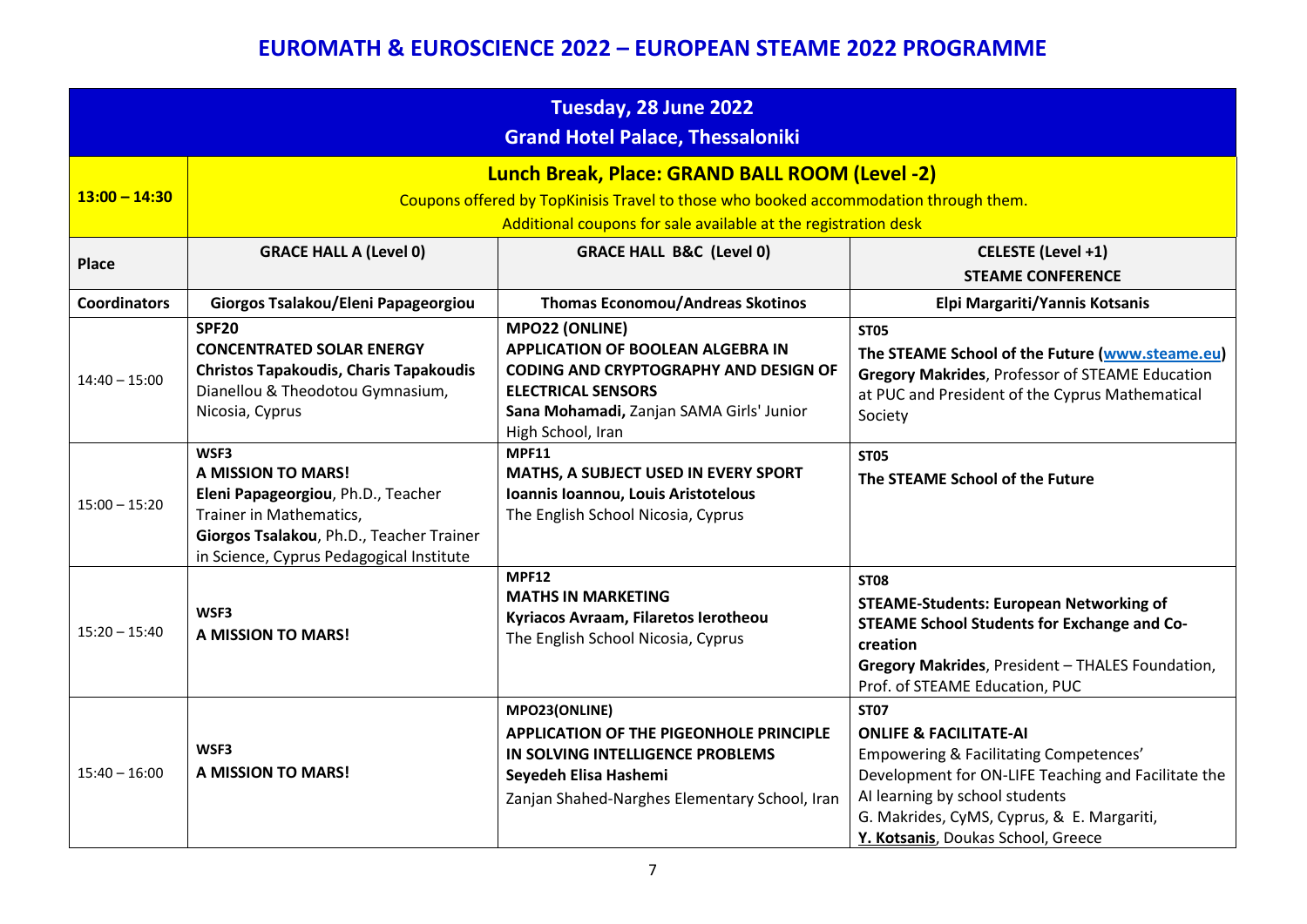| Tuesday, 28 June 2022<br><b>Grand Hotel Palace, Thessaloniki</b> |                                                   |                                                                                                                                                                                                                               |                                                                                                                                                                                                                                                                                                                                                                                                  |
|------------------------------------------------------------------|---------------------------------------------------|-------------------------------------------------------------------------------------------------------------------------------------------------------------------------------------------------------------------------------|--------------------------------------------------------------------------------------------------------------------------------------------------------------------------------------------------------------------------------------------------------------------------------------------------------------------------------------------------------------------------------------------------|
| <b>Place</b>                                                     | <b>GRACE HALL A (Level 0)</b>                     | <b>GRACE HALL B&amp;C (Level 0)</b>                                                                                                                                                                                           | <b>CELESTE (Level +1)</b><br><b>STEAME CONFERENCE</b>                                                                                                                                                                                                                                                                                                                                            |
| <b>Coordinators</b>                                              | Giorgos Tsalakou/Eleni Papageorgiou               | Yannis Kotsanis/Andreas Skotinos                                                                                                                                                                                              | <b>Thomas Economou/Elpi Margariti</b>                                                                                                                                                                                                                                                                                                                                                            |
| $16:00 - 16:20$                                                  | WSF3<br>A MISSION TO MARS!                        | MPO24(ONLINE)<br><b>NOVEL AND CLASSIFIED METHOD FOR SOLVING</b><br>PROBLEMS RELATED TO CUBES AND DICE FUNDS<br>Nahal Mannani<br>Zanjan SAMA Girls' Elementary School, Islamic<br>Azad University, Zanjan Branch, Zanjan, Iran | ST06 (ONLINE)<br><b>STEAME GOES HYBRID : Blueprint Guidelines and</b><br><b>Policy Recommendations</b><br>Gregory Makrides, Preisdent CyMS, Nikolas<br>Stylianides, CEO LEAFNET                                                                                                                                                                                                                  |
| $16:20 - 16:40$                                                  | WSF3<br>A MISSION TO MARS!                        | MPO25(ONLINE)<br><b>RATIONAL KNOTS AND RATIONAL NUMBERS:</b><br><b>ARE THEY RELATED?</b><br><b>Kyriakos Kourkoulis</b><br>Varvakeion Model High School, Athens, Greece<br>Supervisor: Dr. Lygatsikas Zenon                    | <b>ST06 (ONLINE)</b><br><b>STEAME GOES HYBRID: Blueprint Guidelines and</b><br><b>Policy Recommendations</b>                                                                                                                                                                                                                                                                                     |
| $16:40 - 17:00$                                                  | WSF3<br><b>A MISSION TO MARS!</b>                 | MPO26(ONLINE)<br><b>FIXED SYSTEMS UNDER THE SHAPLEY-SHUBIK</b><br>AND BANZHAF INDICES WITH ONE OR TWO<br><b>PRESIDENTS</b><br>Demira Georgieva Nedeva<br>High School of Mathematics "Acad. K. Popov",<br>Plovdiv, Bulgaria    | <b>WT02</b><br>How to integrate climate change and<br>environmental awareness by engaging students in<br>STEAME project-based activities involving the use<br>of online data or the use of IoT to obtain data from<br>plants placed in learning spaces<br>Elpiniki Margariti, Project Manager at Doukas<br>School<br>Thomas Economou, Project Manager and<br><b>Coordinator at Doukas School</b> |
| $17:00 - 17.20$                                                  | <b>JUICE BREAK during work (GRACE HALL FOYER)</b> |                                                                                                                                                                                                                               |                                                                                                                                                                                                                                                                                                                                                                                                  |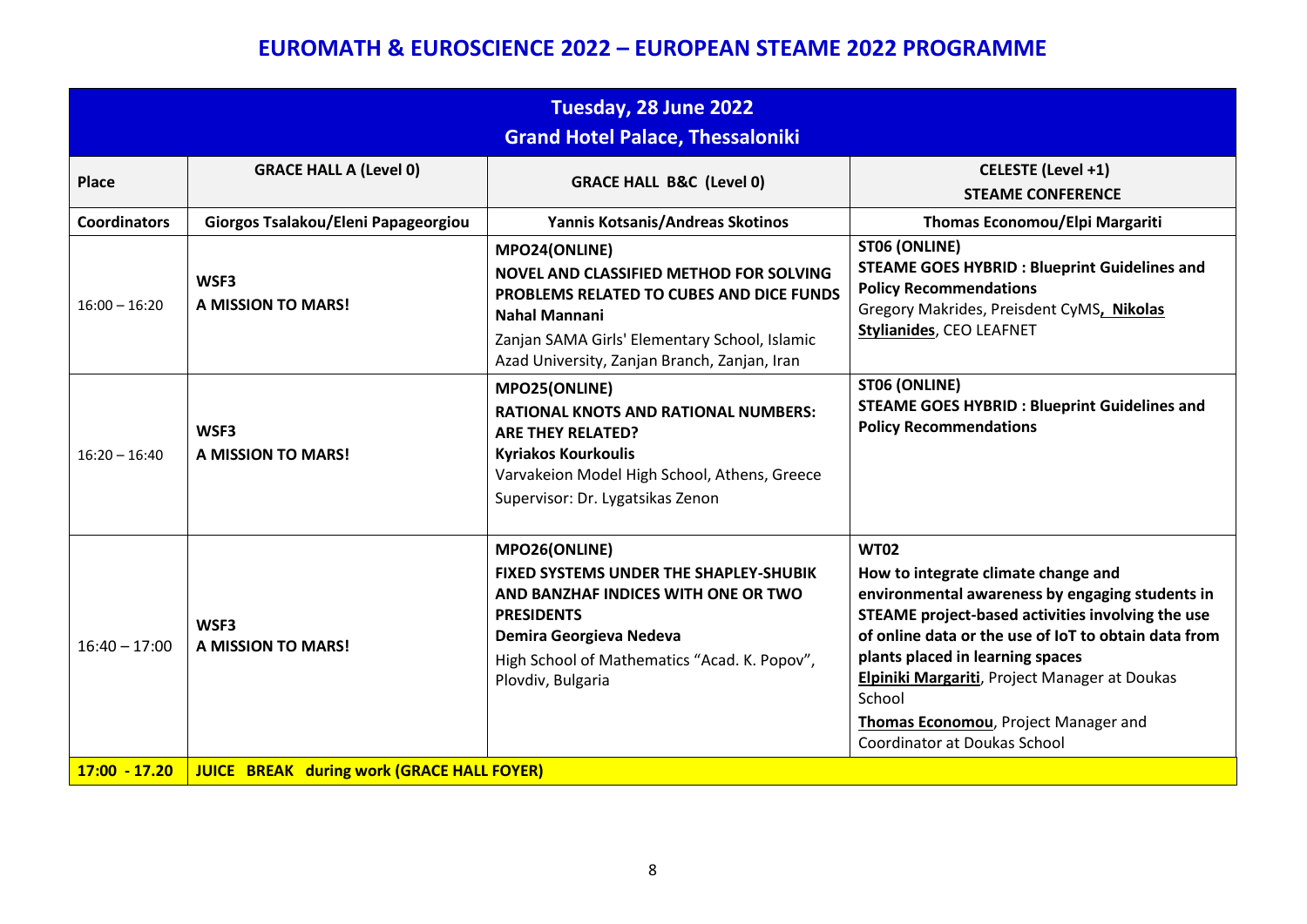| Tuesday, 28 June 2022<br><b>Grand Hotel Palace, Thessaloniki</b> |                                                                                                                                                                                                                                                   |                                                                                                                                                                                                                                                                                                |                                                                                                                                                                                                                                                                                                                                              |
|------------------------------------------------------------------|---------------------------------------------------------------------------------------------------------------------------------------------------------------------------------------------------------------------------------------------------|------------------------------------------------------------------------------------------------------------------------------------------------------------------------------------------------------------------------------------------------------------------------------------------------|----------------------------------------------------------------------------------------------------------------------------------------------------------------------------------------------------------------------------------------------------------------------------------------------------------------------------------------------|
| Place                                                            | <b>GRACE HALL A (Level 0)</b>                                                                                                                                                                                                                     | <b>GRACE HALL B&amp;C (Level 0)</b>                                                                                                                                                                                                                                                            | <b>CELESTE (Level +1)</b><br><b>STEAME CONFERENCE</b>                                                                                                                                                                                                                                                                                        |
| <b>Coordinators</b>                                              | Eleni Papageorgiou/Yannis Kotsanis                                                                                                                                                                                                                | <b>Giorgos Tsalakou</b>                                                                                                                                                                                                                                                                        | Thomas Economou/Elpi Margariti                                                                                                                                                                                                                                                                                                               |
| $17:00 - 17:20$                                                  | SPF1<br><b>WIM HOF METHOD</b><br><b>Jost Lombardo</b><br>Skofijska klasicna gimnazija, Slovenia                                                                                                                                                   | MPF8<br>USING BENFORD'S LAW AS AN<br><b>EPIDEMIOLOGICAL TOOL FOR COVID-19</b><br>PANDEMIC DATA ANALYSIS IN GREECE<br>Kagkaras Odysseas, Kariofylli Danai, Karpouzi<br>Elisavet, Koufopoulou Eirini, Limnaios Dimitris,<br><b>Maneta Chrysa</b><br>Varvakeion Model High School, Athens, Greece | <b>WT02</b><br>How to integrate climate change and<br>environmental awareness by engaging students in<br>STEAME project-based activities involving the use<br>of online data or the use of IoT to obtain data<br>from plants placed in learning spaces                                                                                       |
| $17:20 - 18:00$                                                  | SPF <sub>2</sub><br><b>SEARCHING FOR A NEEDLE IN A HAYSTACK</b><br>- GENE EDITING WITH CRISPR CAS9<br>Eva Deftera, Angelos Koutentakis, Daniella<br>Metaxa, Nestoras Panayiotou - Ioannou,<br>Iliana Skordi<br>The Senior School, Nicosia, Cyprus | MPF9<br>HEALTH^2<br>Lefki Andreou, Blanca Angelica Castellanos,<br>Koralia Karapataki, Panagiota Kokkinou, Anna<br>Orthodoxou<br>American Academy Larnaca, Cyprus                                                                                                                              | <b>WT05</b><br>BYOD: Learn Mathematics at any time, any place,<br>and by any device, on-line, using tailored<br>multimedia learning content based on students'<br>learning needs and mastery of the subject<br>Elpiniki Margariti, Project Manager at Doukas<br>School<br>Thomas Economou, Project Manager and<br>Coordinator atoukas School |
| $18:00 - 18:20$                                                  | SPF3<br><b>NUCLEAR ENERGY</b><br>Koufoudakis Panagiotis, Kotopoulos<br><b>Nikolaos, Lignos Theodoros</b><br>The American College of Greece-Pierce,<br>Athens, Greece                                                                              | <b>MPF10</b><br>THE ROOT OF MEDIA<br>Stephanie Omotola, Kyriaki Kalli, Carla<br>Kleanthous, Kyriaki Efstathiadou,<br>Anna Chrysanthou, Konstantina Efstathiadou<br>American Academy Larnaca, Cyprus                                                                                            | <b>WT03</b><br><b>EDUCATIONAL INFOGRAPHICS AS STEAM</b><br><b>INTELLECTUAL OUTPUTS</b><br>Daniela Florescu, Liceul Teoretic "Tudor Arghezi",<br>Craiova, Romania                                                                                                                                                                             |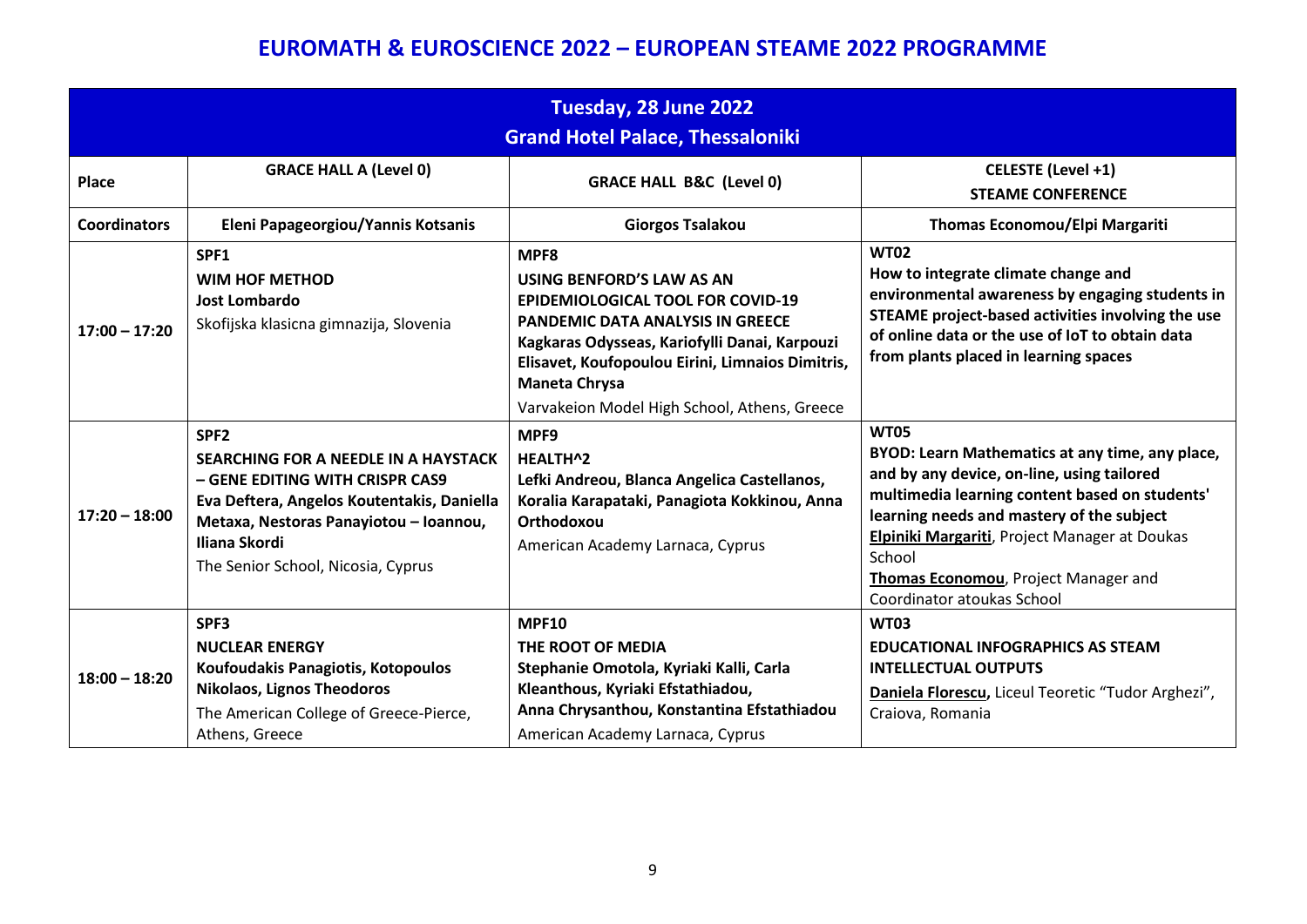| Tuesday, 28 June 2022<br><b>Grand Hotel Palace, Thessaloniki</b> |                                                                                                                                                                                                                |                                     |                                                                                                                                                                  |
|------------------------------------------------------------------|----------------------------------------------------------------------------------------------------------------------------------------------------------------------------------------------------------------|-------------------------------------|------------------------------------------------------------------------------------------------------------------------------------------------------------------|
| Place                                                            | <b>GRACE HALL A (Level 0)</b>                                                                                                                                                                                  | <b>GRACE HALL B&amp;C (Level 0)</b> | <b>CELESTE (Level +1)</b><br><b>STEAME CONFERENCE</b>                                                                                                            |
| <b>Coordinators</b>                                              | <b>Elpi Margariti</b>                                                                                                                                                                                          | <b>Thomas Economou</b>              | Eleni Papageorgiou/Giorgos Tsalakou                                                                                                                              |
| $18:20 - 18:40$                                                  | SPF4<br><b>CRYONICS: A WAY OUT TO ETERNAL LIFE</b><br>Dimitriou George, Livaniou Katerina<br>The American College of Greece-Pierce,<br>Athens, Greece                                                          |                                     | <b>WT03</b><br><b>EDUCATIONAL INFOGRAPHICS AS STEAM</b><br><b>INTELLECTUAL OUTPUTS</b><br>Daniela Florescu, Liceul Teoretic "Tudor Arghezi",<br>Craiova, Romania |
| $18:40 - 19:00$                                                  | SPF5<br><b>TOWARDS A NEW ERA IN MEDICINE: 3D</b><br>PRINTING OF HUMAN ORGANS<br>Karali Ioanna, Psarogiorgou Vasiliki,<br><b>Vonatsou Evangelia</b><br>The American College of Greece-Pierce,<br>Athens, Greece |                                     |                                                                                                                                                                  |
|                                                                  |                                                                                                                                                                                                                |                                     |                                                                                                                                                                  |
| $20:30 - 01:00$                                                  | <b>Dinner Dance "Mathematics and Science by Night"</b><br>Place: Grand Ball Rooms A & B (Level -2)<br><b>Grand Hotel Palace, Thessaloniki, Greece</b>                                                          |                                     |                                                                                                                                                                  |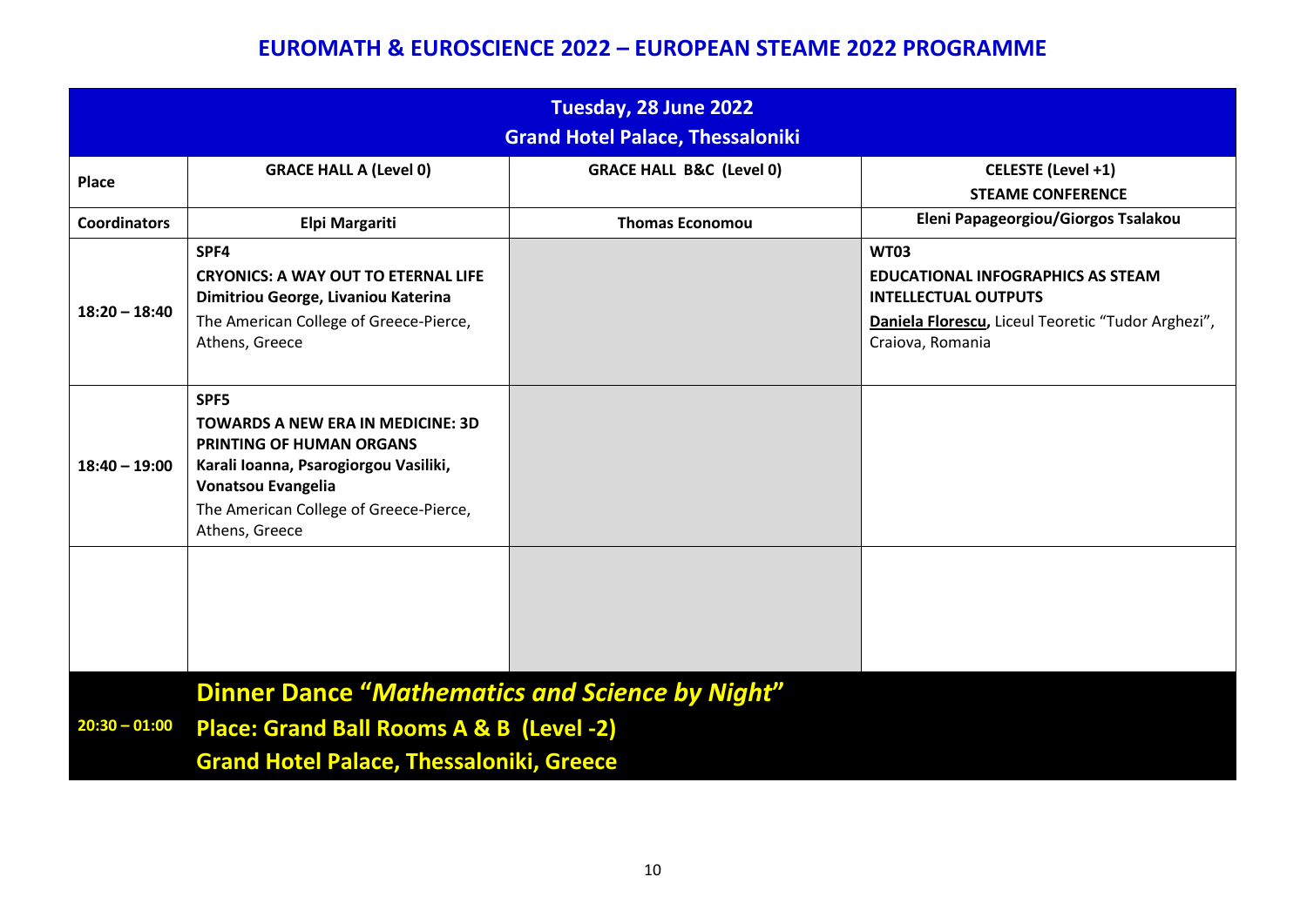| Wednesday, 29 June 2022<br><b>Grand Hotel Palace, Thessaloniki</b> |                                                                                                                                                                                                                                                                               |                                                                                                                                                                                                                                                         |                                                                                                                                                                                                                                                                                                                                                                 |
|--------------------------------------------------------------------|-------------------------------------------------------------------------------------------------------------------------------------------------------------------------------------------------------------------------------------------------------------------------------|---------------------------------------------------------------------------------------------------------------------------------------------------------------------------------------------------------------------------------------------------------|-----------------------------------------------------------------------------------------------------------------------------------------------------------------------------------------------------------------------------------------------------------------------------------------------------------------------------------------------------------------|
| <b>Place</b>                                                       | <b>GRACE HALL A (Level 0)</b>                                                                                                                                                                                                                                                 | <b>GRACE HALL B&amp;C (Level 0)</b>                                                                                                                                                                                                                     | <b>CELESTE (Level +1)</b><br><b>STEAME CONFERENCE</b>                                                                                                                                                                                                                                                                                                           |
| <b>Coordinators</b>                                                | <b>Elpi Margariti</b>                                                                                                                                                                                                                                                         | <b>Thomas Economou/Yannis Kotsanis</b>                                                                                                                                                                                                                  | <b>Giorgos Tsalakou/Andreas Skotinos</b>                                                                                                                                                                                                                                                                                                                        |
| 09:20-09:40                                                        | <b>MPF13</b><br><b>HOW DID THE KONIGSBERG PROBLEM</b><br><b>REVOLUTIONISE MATHEMATICS</b><br>Dimosthenis Morphis, Michalis Petrides, Klimis<br>Porfyridis, Andreas Kalimeras<br>The English School Nicosia, Cyprus                                                            | SPO14 (ONLINE)<br><b>ADVANTAGES &amp; DISADVANTAGES AND THE</b><br>FUTURE OF GENETICALLY MODIFIED CROPS<br>(GM CROPS)<br>Heon Na, Dohoon Kim<br>St. Johnsbury Academy, Jeju,<br>Republic of Korea                                                       |                                                                                                                                                                                                                                                                                                                                                                 |
| $09:40 - 10:00$                                                    | <b>SPO6 (ONLINE)</b><br><b>CREATING AN EARTH-LIKE ATMOSPHERE ON</b><br><b>MARS</b><br>Kaloudis Aristomenis, Kaloudis Sevastianos,<br>Koutsoumpas Markos, Dif Allah Ibrahim<br>Supervisors: Dimitriadis Savvas MSc, Chachali<br>Lina MSc<br>I.M.Panagiotopoulos School, Greece | <b>SPO15 (ONLINE)</b><br>THE EFFECTS AND SIGNIFICANCE OF L-DOPA<br><b>IN PARKINSON'S</b><br><b>DISEASE</b><br>Sion Park, Chaeyoung Sohn, Joonhee Kim,<br>Minjae Lee, Gyeongrok Hwangbo<br>Cornerstone Collegiate Academy of Seoul,<br>Republic of Korea | <b>ST09</b><br><b>INNOMATH : Innovative enriching</b><br>education processes for Mathematically<br><b>Gifted Students in Europe</b><br>Andreas Skotinos, Vice-president, Cyprus<br><b>Mathematical Society</b>                                                                                                                                                  |
| $10:00 - 10:20$                                                    | <b>SPO7 (ONLINE)</b><br><b>OXYGEN GAS-FILLED MICROPARTICLES</b><br>Andrikopoulou Marina, Pogka Maria<br>Supervisors: Dimitriadis Savvas MSc, Chachali<br>Lina MSc, I.M. Panagiotopoulos School, Greece                                                                        | MPF6<br><b>MATHEMATICS IN COOKING</b><br>Lana Acinger, Andrea Hasančević<br>Prva riječka hrvatska gimnazija, Croatia                                                                                                                                    | ST02(ONLINE)<br><b>SCHEMES FOR GIFTED HIGH SCHOOL STUDENTS</b><br>Mina Teicher, University of Miami, USA                                                                                                                                                                                                                                                        |
| $10:20 - 10:40$                                                    | <b>SPO8 (ONLINE)</b><br>PROSTHETIC LIMBS IN SPORTS<br>Parara Marisia, Koutsoumpa Stella, Kopsidi<br>Elpida, Mamali Eirini, Mazaraki Despoina,<br><b>Thomaidou Marianna</b><br>Supervisors: Dimitriadis Savvas MSc, Chachali<br>Lina MSc, I.M.Panagiotopoulos School, Greece   | MPF7<br><b>ANALYZING AND OPTIMIZING FOOTBALL</b><br><b>STRATEGIES USING MATHEMATICS</b><br>Jure Jerneić<br>Prva riječka hrvatska gimnazija, Croatia                                                                                                     | <b>WT01</b><br><b>STEAME pedagogy and STEAME methodology:</b><br><b>Developing STEAME-Learning and Creativity</b><br><b>Plans for Project Based Teaching and Learning</b><br>Eleni Papageorgiou, Ph.D., Teacher Trainer in<br>Mathematics, Cyprus Pedagogical Institute<br>Georgos Tsalakos, Ph.D., Teacher Trainer in<br>Science, Cyprus Pedagogical Institute |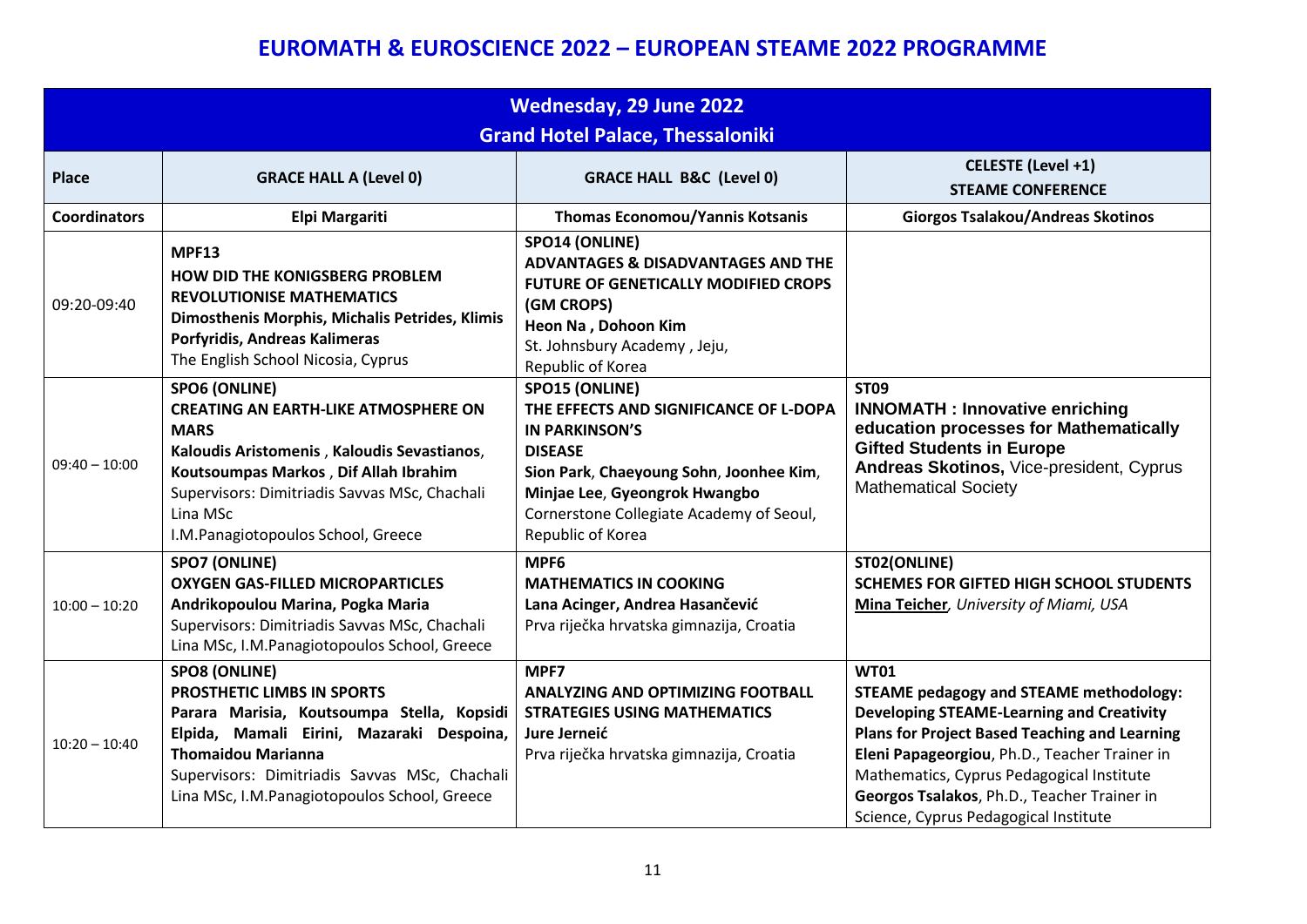|                     | Wednesday, 29 June 2022<br><b>Grand Hotel Palace, Thessaloniki</b>                                                                                                                                                                            |                                                                                                                                                       |                                                                                                                                                                           |  |
|---------------------|-----------------------------------------------------------------------------------------------------------------------------------------------------------------------------------------------------------------------------------------------|-------------------------------------------------------------------------------------------------------------------------------------------------------|---------------------------------------------------------------------------------------------------------------------------------------------------------------------------|--|
| <b>Place</b>        | <b>GRACE HALL A (Level 0)</b>                                                                                                                                                                                                                 | <b>GRACE HALL B&amp;C (Level 0)</b>                                                                                                                   | <b>CELESTE (Level +1)</b><br><b>STEAME CONFERENCE</b>                                                                                                                     |  |
| <b>Coordinators</b> | <b>Elpi Margariti</b>                                                                                                                                                                                                                         | <b>Thomas Economou</b>                                                                                                                                | Eleni Papageorgiou/Giorgos Tsalakou                                                                                                                                       |  |
| $10:40 - 11:00$     | SPO9(ONLINE)<br>THE EFFECTS OF MUSIC IN THE HUMAN<br><b>ORGANISM</b><br>Panagiotis Gkavalis, Marialena Gerakiti,<br><b>Zotou Aphrodite</b><br>Supervisors: Dimitriadis Savvas MSc,<br>Chachali Lina MSc<br>I.M.Panagiotopoulos School, Greece | <b>MPF14</b><br><b>CAN MATHEMATICS WIN AT MONOPOLY?</b><br>Riana Georgiadi, Theodora Constantinou<br>The English School Nicosia, Cyprus               | <b>WT01</b><br><b>STEAME pedagogy and STEAME methodology:</b><br>Developing STEAME-Learning and Creativity Plans for<br><b>Project Based Teaching and Learning</b>        |  |
| $11:00 - 11:20$     | SPO10(ONLINE)<br>INVESTIGATING THE ROLE OF THE COSMIC<br>RAYS ON AEROSOLS AND CLOUDS, AND<br>THEIR IMPACT ON CLIMATE<br>Desislava Markova, Meriem Fereva<br>American College of Sofia, Bulgaria                                               | <b>MPF15</b><br><b>MATHEMATICALLY DETERMINING THE TIME BY</b><br><b>LOOKING AT THE SUN</b><br>Ana Ivkovic<br>Prva rijecka hrvatska gimnazija, Croatia | <b>WT01</b><br><b>STEAME pedagogy and STEAME methodology:</b><br><b>Developing STEAME-Learning and Creativity Plans for</b><br><b>Project Based Teaching and Learning</b> |  |
| $11:20 - 11:40$     | <b>JUICE BREAK (GRACE HALL FOYER)</b>                                                                                                                                                                                                         |                                                                                                                                                       |                                                                                                                                                                           |  |
| $11:40 - 12:00$     | <b>MPO20 (ONLINE)</b><br><b>IS MATHEMATICS A LANGUAGE?</b><br>Aikaterini-Maria Boura<br>Supervisors: Dimitriadis Savvas MSc,<br>Chachali Lina MSc<br>I.M.Panagiotopoulos School, Greece                                                       | <b>MPF17</b><br><b>MATH IN BACTERIA</b><br>Marija Švegović<br>OŠ Braća Radić, Koprivnica, Croatia                                                     | <b>WT01</b><br><b>STEAME pedagogy and STEAME methodology:</b><br>Developing STEAME-Learning and Creativity Plans for<br><b>Project Based Teaching and Learning</b>        |  |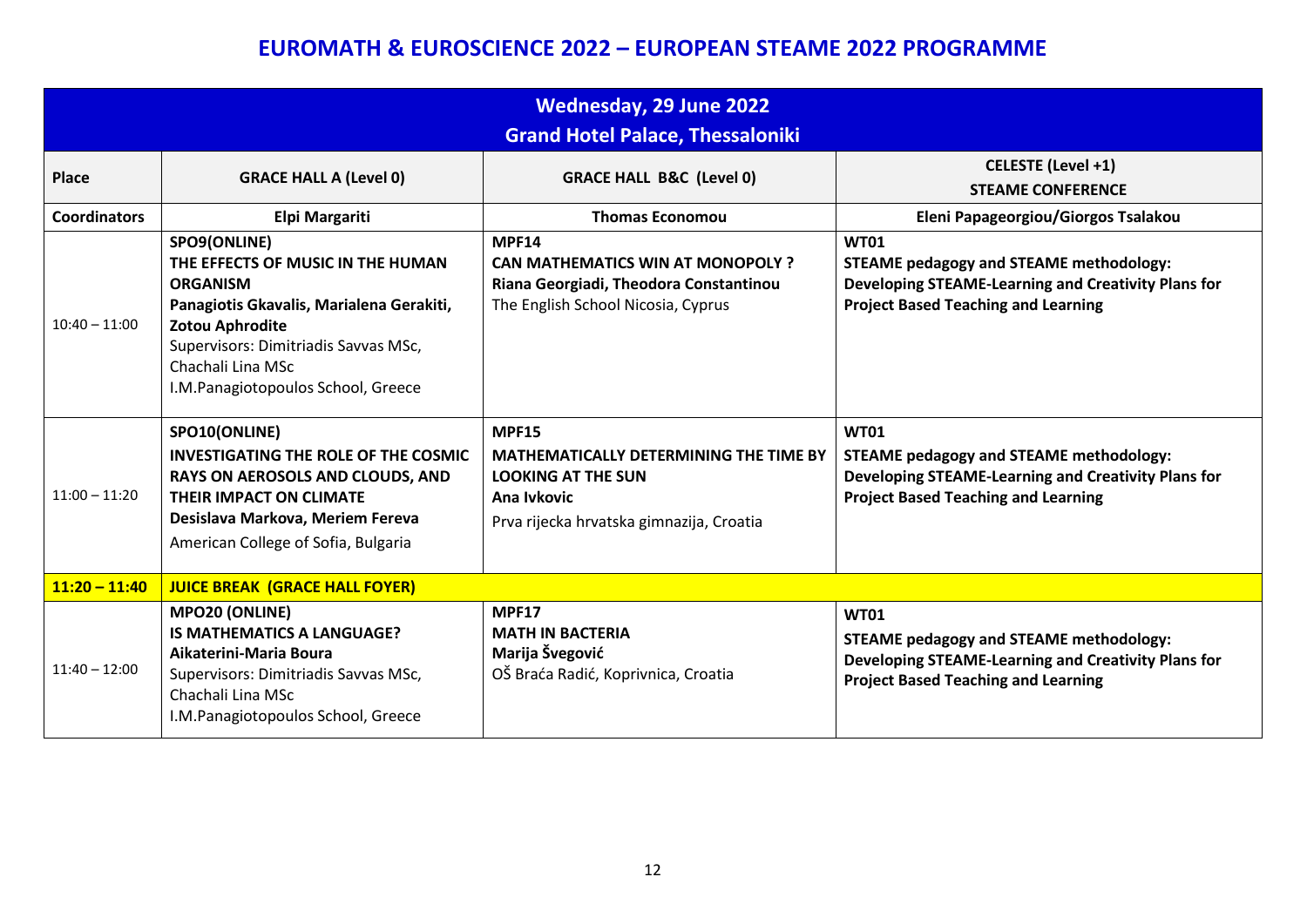| Wednesday, 29 June 2022<br><b>Grand Hotel Palace, Thessaloniki</b> |                                                                                                                                                                                                                                        |                                                                                                                                                                                                                                                                                  |                                                                                                                                                                           |
|--------------------------------------------------------------------|----------------------------------------------------------------------------------------------------------------------------------------------------------------------------------------------------------------------------------------|----------------------------------------------------------------------------------------------------------------------------------------------------------------------------------------------------------------------------------------------------------------------------------|---------------------------------------------------------------------------------------------------------------------------------------------------------------------------|
| <b>Place</b>                                                       | <b>GRACE HALL A (Level 0)</b>                                                                                                                                                                                                          | <b>GRACE HALL B&amp;C (Level 0)</b>                                                                                                                                                                                                                                              | <b>CELESTE (Level +1)</b><br><b>STEAME CONFERENCE</b>                                                                                                                     |
| <b>Coordinators</b>                                                | <b>Elpi Margariti</b>                                                                                                                                                                                                                  | <b>Thomas Economou</b>                                                                                                                                                                                                                                                           | Eleni Papageorgiou/Giorgos Tsalakou                                                                                                                                       |
| $12:00 - 12:20$                                                    | MPO27(ONLINE)<br><b>NEWTON'S SHELL &amp; SUPERB THEOREMS</b><br><b>Theofrastos Vangelatos, Panagiotis</b><br><b>Maistros, Alexandros Pothos</b><br>Varvakeion Model High School, Athens,<br>Greece<br>Supervisor: Dr. Lygatsikas Zenon | <b>MPF18 (ONLINE)</b><br><b>MATH IN ASTRONOMY</b><br>Antea Jelović<br>OŠ Braća Radić, Koprivnica, Croatia                                                                                                                                                                        | <b>WT01</b><br><b>STEAME pedagogy and STEAME methodology:</b><br>Developing STEAME-Learning and Creativity Plans for<br><b>Project Based Teaching and Learning</b>        |
| $12:20 - 12:40$                                                    | WSF2<br><b>ESCAPE (CLASS)ROOM</b><br>Mara Grašić, Ksenija Varović<br>Osnovna škola "Braća Radić", Croatia                                                                                                                              | <b>SPO16 (ONLINE)</b><br><b>CURRENT ADDRESS OF MEDICINE FOR</b><br><b>VARIANTS OF</b><br><b>TRANSMISSIBLE SPONGIFORM</b><br><b>ENCEPHALOPATHY</b><br>Byungjun Kwon, Doyoon Lee, Hosung Lee,<br>Kijoo Yoon<br>Cornerstone Collegiate Academy of Seoul<br>Seoul, Republic of Korea | <b>WT01</b><br><b>STEAME pedagogy and STEAME methodology:</b><br><b>Developing STEAME-Learning and Creativity Plans for</b><br><b>Project Based Teaching and Learning</b> |
| $12:40 - 13:00$                                                    | WSF <sub>2</sub><br><b>ESCAPE (CLASS)ROOM</b>                                                                                                                                                                                          | <b>SPO17 (ONLINE)</b><br><b>SCIENCE AND THE ENVIRONMENT</b><br>Hong Ji Eon, Kim Yu Gong, Kuk Seo Jin, Kim<br><b>Min Seok</b><br>Singapore International School, South Korea                                                                                                      | <b>WT01</b><br><b>STEAME pedagogy and STEAME methodology:</b><br><b>Developing STEAME-Learning and Creativity Plans for</b><br><b>Project Based Teaching and Learning</b> |
| $13:00 - 14:30$                                                    |                                                                                                                                                                                                                                        | Lunch Break, Place: GRAND BALL ROOM (Level -2)<br>Coupons offered by TopKinisis Travel to those who booked accommodation through them.<br>Additional coupons for sale available at the registration desk                                                                         |                                                                                                                                                                           |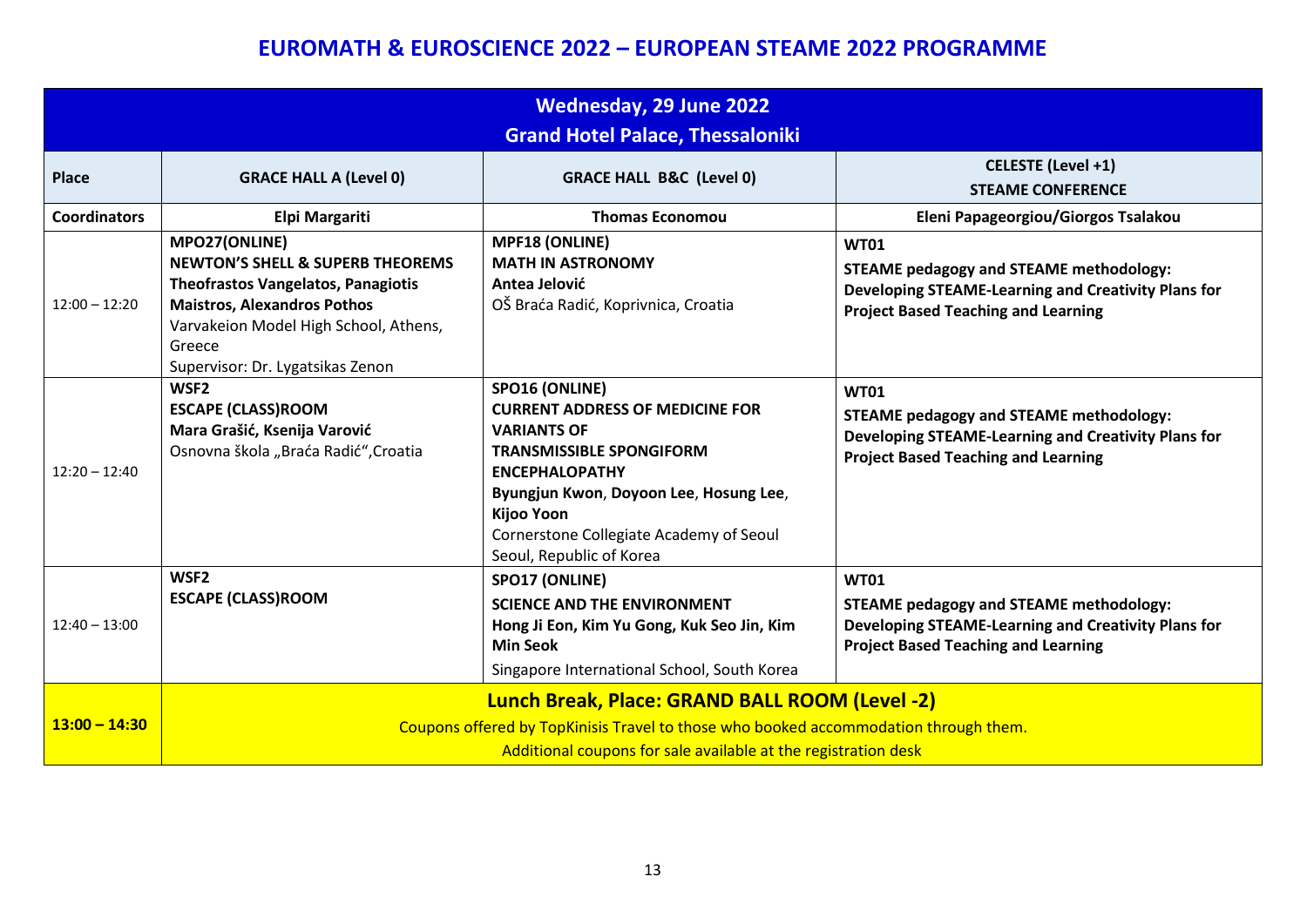|                     | <b>Wednesday, 29 June 2022</b><br><b>Grand Hotel Palace, Thessaloniki</b>                                                                                     |                                                                                                                    |                                                       |  |
|---------------------|---------------------------------------------------------------------------------------------------------------------------------------------------------------|--------------------------------------------------------------------------------------------------------------------|-------------------------------------------------------|--|
| <b>Place</b>        | <b>GRACE HALL A (Level 0)</b>                                                                                                                                 | <b>GRACE HALL B&amp;C (Level 0)</b>                                                                                | <b>CELESTE (Level +1)</b><br><b>STEAME CONFERENCE</b> |  |
| <b>Coordinators</b> | <b>Elpi Margariti</b>                                                                                                                                         | <b>Thomas Economou</b>                                                                                             |                                                       |  |
| $14:40 - 15:00$     | <b>MPF19</b><br><b>DOES A "NATURAL ABILITY IN</b><br><b>MATHEMATICS" EXIST?</b><br>Nikolina van Bregt<br>Osnovna škola "Braća Radić" Koprivnica,<br>Croatia   | <b>SPO18 (ONLINE)</b><br><b>BERNOULLI PRINCIPLE</b><br>Su-ho Jang, Hyeon-woo Gil<br>Elementary School, South Korea |                                                       |  |
| $15:00 - 15:20$     | <b>MPF21</b><br>UNIVERSE INSIDE OF CALCULATOR<br>Petra Bušljeta, Zrinka Miškić, Nika<br>Tomljanović, Lana Vučetić<br>Prva rijecka hrvatska gimnazija, Croatia | SPO19 (ONLINE)<br><b>ALL ABOUT CLOCKS</b><br>Yoon-seo Kwon, Ju-ha Park<br>Elementary School, South Korea           |                                                       |  |
| $15:20 - 15:40$     | <b>MPO28 (ONLINE)</b><br><b>MATHEMATICS IN ARCHITECTURE</b><br>Amadea Filipović<br>OŠ Braća Radić, Koprivnica, Croatia<br>Mentor: Mara Grašić                 | MPF5<br><b>FROM PAGE TO STAGE</b><br>Viktorija Kavain<br>Prva riječka hrvatska gimnazija, Croatia                  |                                                       |  |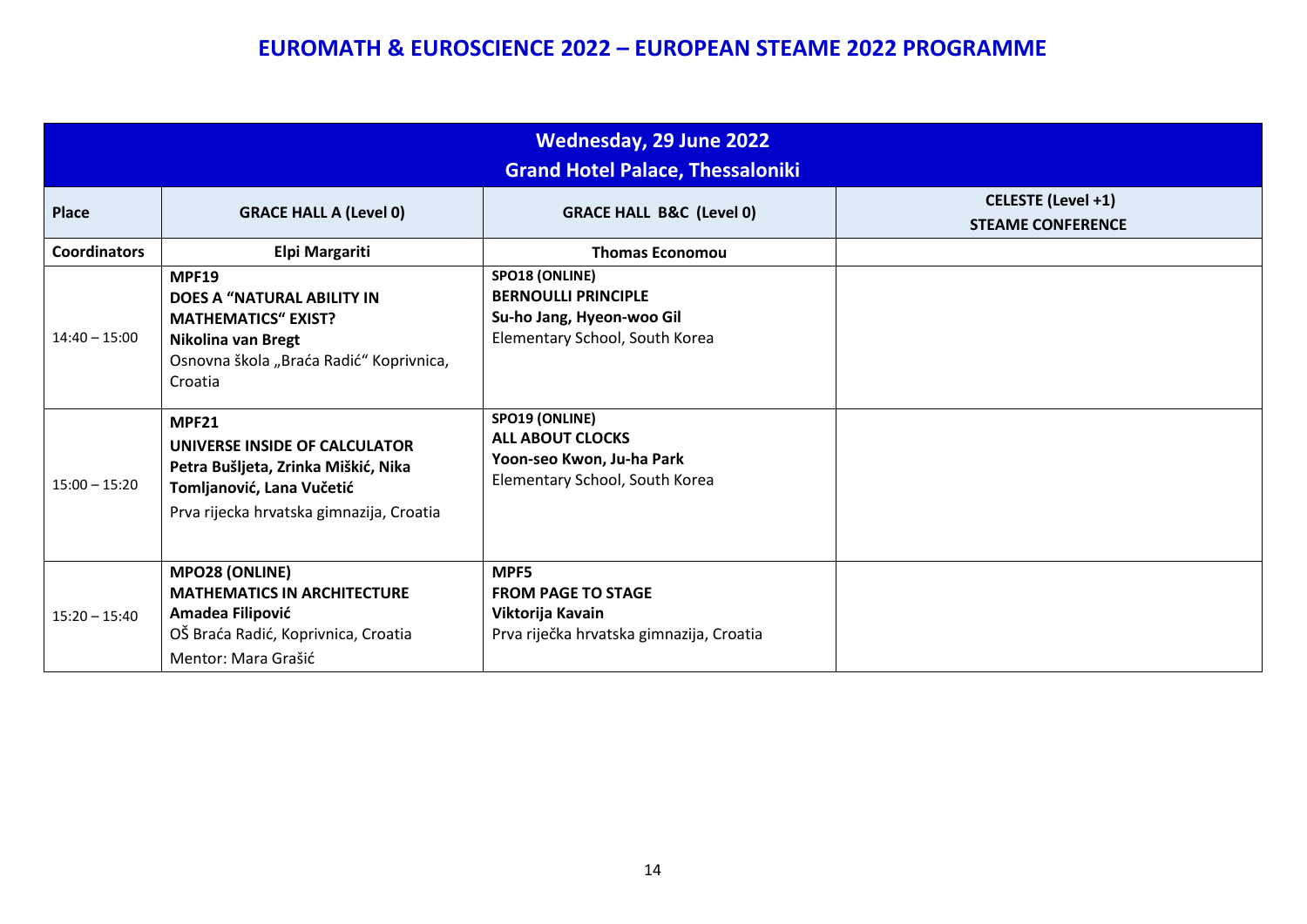| Wednesday, 29 June 2022 |                                                                                                                                                                                                                                                                                                                                                                                                                                                                                                                                                                                                                           |  |
|-------------------------|---------------------------------------------------------------------------------------------------------------------------------------------------------------------------------------------------------------------------------------------------------------------------------------------------------------------------------------------------------------------------------------------------------------------------------------------------------------------------------------------------------------------------------------------------------------------------------------------------------------------------|--|
|                         | <b>Grand Hotel Palace, Thessaloniki</b>                                                                                                                                                                                                                                                                                                                                                                                                                                                                                                                                                                                   |  |
| $15:40 - 16:00$         | <b>JUICE BREAK (GRACE HALL Foyer)</b>                                                                                                                                                                                                                                                                                                                                                                                                                                                                                                                                                                                     |  |
| <b>Place</b>            | <b>GRACE Hall B/C, (Level 0)</b>                                                                                                                                                                                                                                                                                                                                                                                                                                                                                                                                                                                          |  |
| Coordinator             | Giorgos Tsalakos & Elpi Margariti                                                                                                                                                                                                                                                                                                                                                                                                                                                                                                                                                                                         |  |
| $16:00 - 18:00$         | $\sim$ Ma<br>MATHFactor and SCIENCEFactor Europe 2022 Competitions - Finals<br>Open to the public                                                                                                                                                                                                                                                                                                                                                                                                                                                                                                                         |  |
|                         | <b>Finals FACTOR Europe 2022</b>                                                                                                                                                                                                                                                                                                                                                                                                                                                                                                                                                                                          |  |
|                         | <b>GRACE Hall B/C, Level 0</b>                                                                                                                                                                                                                                                                                                                                                                                                                                                                                                                                                                                            |  |
| $16:00 - 17:20$         | <b>MATH-FACTOR EUROPE 9-13 (ONLINE)</b>                                                                                                                                                                                                                                                                                                                                                                                                                                                                                                                                                                                   |  |
|                         | MFLo1. "Mathematics in architecture", Amadea Filipović, Croatia<br>MFLo2. "Mathematics and tennis", Mia Gregurina, Croatia<br>MFLo3. "Math and the invention of the number zero", Yang Si Wan, South Korea<br>MFLo4. "Math and Space exploration", Lee Geon, South Korea<br>MFLo5. "Math and the different states of matter", Choi Yul Gyeom, South Korea<br>MFLo6. "Math and Dinosaurs", Jeong Sung Yun, South Korea<br>MFLo7. "Math and food chains", Choi Hui Jun, South Korea<br>MFLo8. "Math and pollution in the Pacific Ocean", Liam Bowman, South Korea<br>MFLo9. "The Smile of Silla", Gil Hyun Woo, South Korea |  |
| $17:20 - 18:00$         | <b>MATH-FACTOR EUROPE 14-18</b><br>MFU1. "Monty Hall problem", Marko Pracek, Slovenia (ONLINE)<br>MFU2. "The number Pi", Zala Vintar, Slovenia (PHYSICAL)<br>MFU3. "The beginning of mathematics", Nikolina van Bregt, Croatia (PHYSICAL)<br>MFU4. "ENIGMA", Lavra Urbanija, Slovenia (PHYSICAL)<br>MFU5. "Most important organ of the human body", Marija Švegović, Croatia (PHYSICAL)<br>MFU6. "Sound of nature", Teodora Ilić, Slovenia (PHYSICAL)<br>MFU7. "Angle of a radian? I have the way Come and see!", Ioanna Charalampous, Cyprus (PHYSICAL)<br>MFU8. "Cups and rings", Domen Rubin, Slovenia (PHYSICAL)      |  |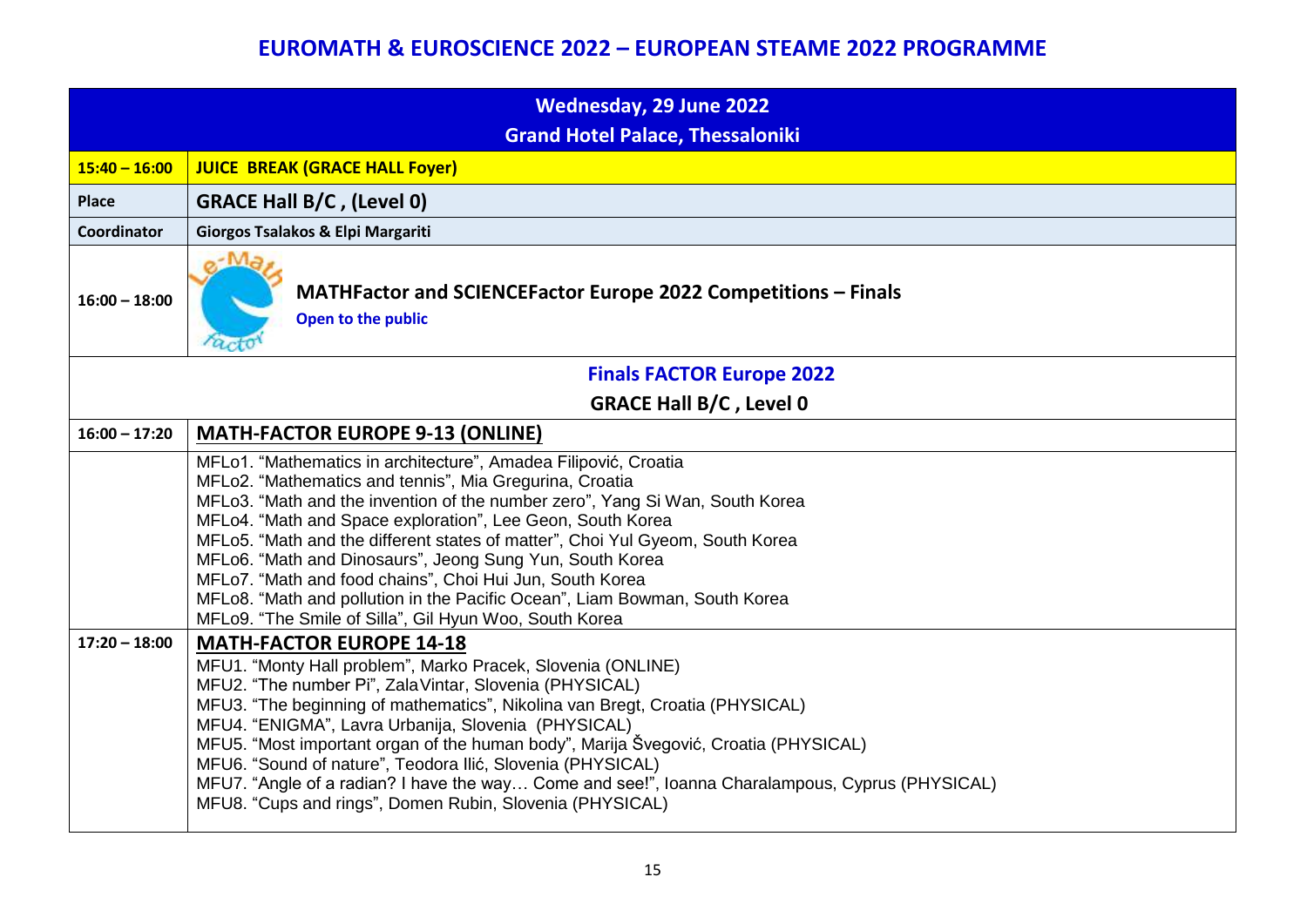| Thursday, 30 June 2022<br><b>Grand Hotel Palace, Thessaloniki</b> |                                                                                                                                                                                                                                                                                                                                                                                                                                                                                                                                                                                                    |  |  |  |
|-------------------------------------------------------------------|----------------------------------------------------------------------------------------------------------------------------------------------------------------------------------------------------------------------------------------------------------------------------------------------------------------------------------------------------------------------------------------------------------------------------------------------------------------------------------------------------------------------------------------------------------------------------------------------------|--|--|--|
| Place                                                             | <b>GRACE HALL B&amp;C (Level 0)</b>                                                                                                                                                                                                                                                                                                                                                                                                                                                                                                                                                                |  |  |  |
| <b>Coordinators</b>                                               | Giorgos Tsalakos & Elpi Margariti                                                                                                                                                                                                                                                                                                                                                                                                                                                                                                                                                                  |  |  |  |
| $10:00 - 11:00$                                                   | <b>SCIENCE-FACTOR EUROPE 9-18</b><br>SFp1. "Wim Hof's Method", Jost Lombardo, Slovenia (PHYSICAL)<br>SFp2. "Smart Table", Kyriacos Demetriou, Cyprus (PHYSICAL)<br>SFo3. "Water Clock", Park Ju Ha, South Korea (ONLINE)<br>SFo4. "Sundial", Kwon Yoon Seo, South Korea (ONLINE)<br>SFo5. "Bernoulli's Theorem", Jang Su Ho, South Korea (ONLINE)                                                                                                                                                                                                                                                  |  |  |  |
| $11.00 - 13.00$                                                   | <b>MATH &amp; SCIENCE Theatre Europe 2022 Competition Finals</b><br>Open to the public                                                                                                                                                                                                                                                                                                                                                                                                                                                                                                             |  |  |  |
|                                                                   | <b>MATH-THEATRE 9-18</b><br>MT1. "A Story of Zero and the other Numbers", I.M. Panagiotopoulos School, Greece (Students to be announced)<br>MT2. "A Tricky Phone Number", Liceul Teoretic "Tudor Arghezi"& Jacstyle Model & Talent Agency, Romania (Students: Mihnea Stefan<br>Radu, Ștefan Bogdan Corbu, Maria Alexandra Ungureanu)<br>MT3. "The random triangle", I.M.Panagiotopoulos School, Greece (Students to be announced)<br>MT4. "Math Hate Vs Math Love  And Music in Between", Jacstyle Model & Talent Agency, Romania (Students: Jacqueline Alessia<br>Craciun, Andrei Cristian Corbu) |  |  |  |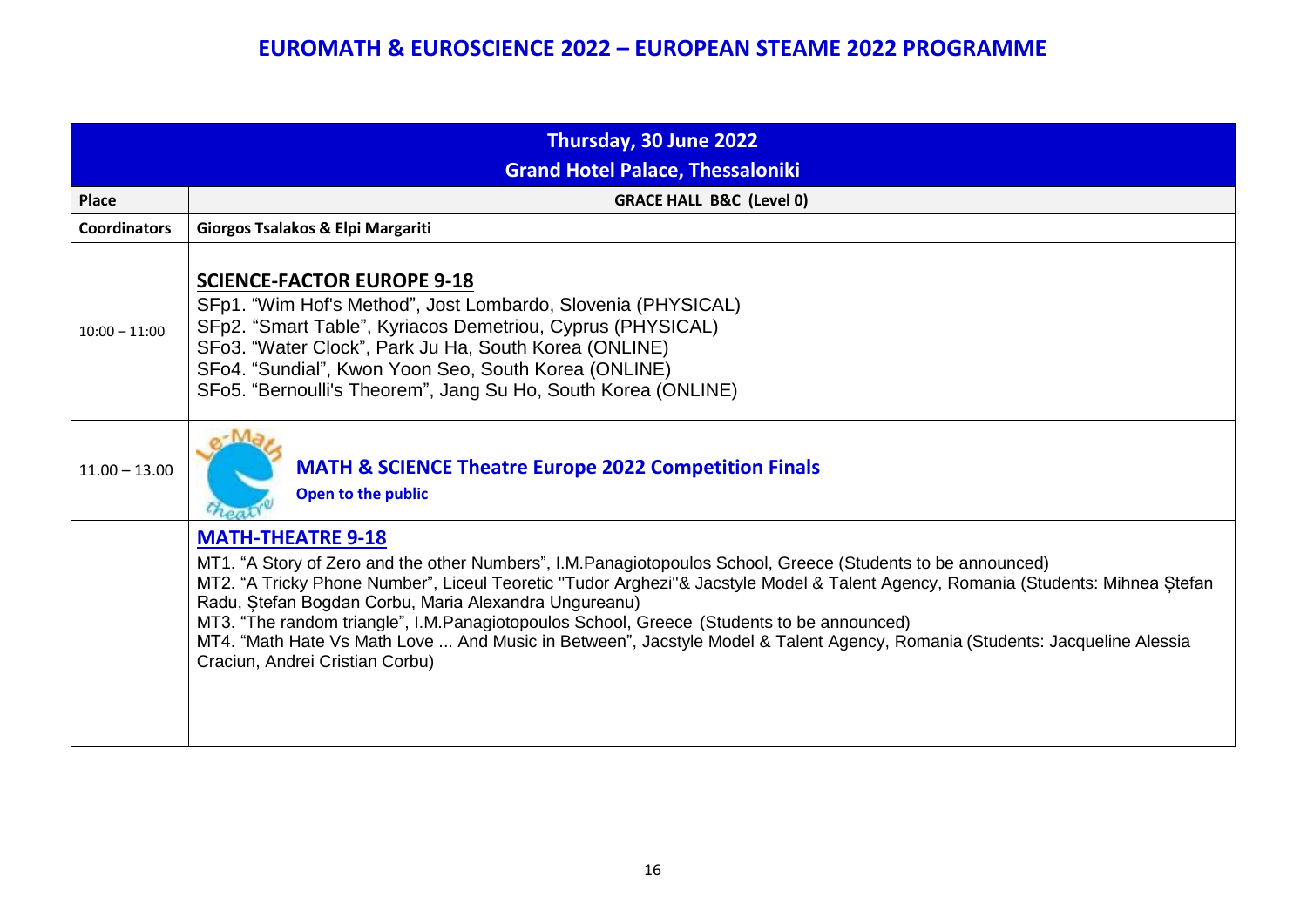| Thursday, 30 June 2022                  |                                                                                      |                                     |                           |  |
|-----------------------------------------|--------------------------------------------------------------------------------------|-------------------------------------|---------------------------|--|
| <b>Grand Hotel Palace, Thessaloniki</b> |                                                                                      |                                     |                           |  |
| <b>Place</b>                            | <b>GRACE HALL A (Level 0)</b>                                                        | <b>GRACE HALL B&amp;C (Level 0)</b> | <b>CELESTE (Level +1)</b> |  |
| $13:00 - 14:30$                         | Lunch Break, Place: GRAND BALL ROOM (Level -2)                                       |                                     |                           |  |
|                                         | Coupons offered by TopKinisis Travel to those who booked accommodation through them. |                                     |                           |  |
|                                         | Additional coupons for sale available at the registration desk                       |                                     |                           |  |
| Thursday, 30 June 2022                  |                                                                                      |                                     |                           |  |
| <b>Grand Hotel Palace, Thessaloniki</b> |                                                                                      |                                     |                           |  |
| $15:30 - 16:00$                         | <b>JUICE BREAK waiting for results</b>                                               |                                     |                           |  |
|                                         | <b>AWARDS CEREMONY (GRACE Hall B/C, Level 0)</b>                                     |                                     |                           |  |
| Coordinator                             | Giorgos Tsalakos & Elpi Margariti                                                    |                                     |                           |  |
| $16.00 - 17.00$                         | <b>Results of MATH &amp; SCIENCE Poster Design 2022 Competition</b>                  |                                     |                           |  |
|                                         | <b>Results of MATHTheatre Europe 2022</b>                                            |                                     |                           |  |
|                                         | <b>Results of MATHFactor Europe 2022</b>                                             |                                     |                           |  |
|                                         | <b>Results of SCIENCEFactor Europe 2022</b>                                          |                                     |                           |  |
|                                         | <b>Results of MATHPresentation 2022 Competition</b>                                  |                                     |                           |  |
|                                         | <b>Results SCIENCEPresentation 2022 Competition</b>                                  |                                     |                           |  |
| <b>Other awards</b>                     |                                                                                      |                                     |                           |  |
| Friday, 1 July 2022                     |                                                                                      |                                     |                           |  |
| All day                                 | <b>Departures</b>                                                                    |                                     |                           |  |